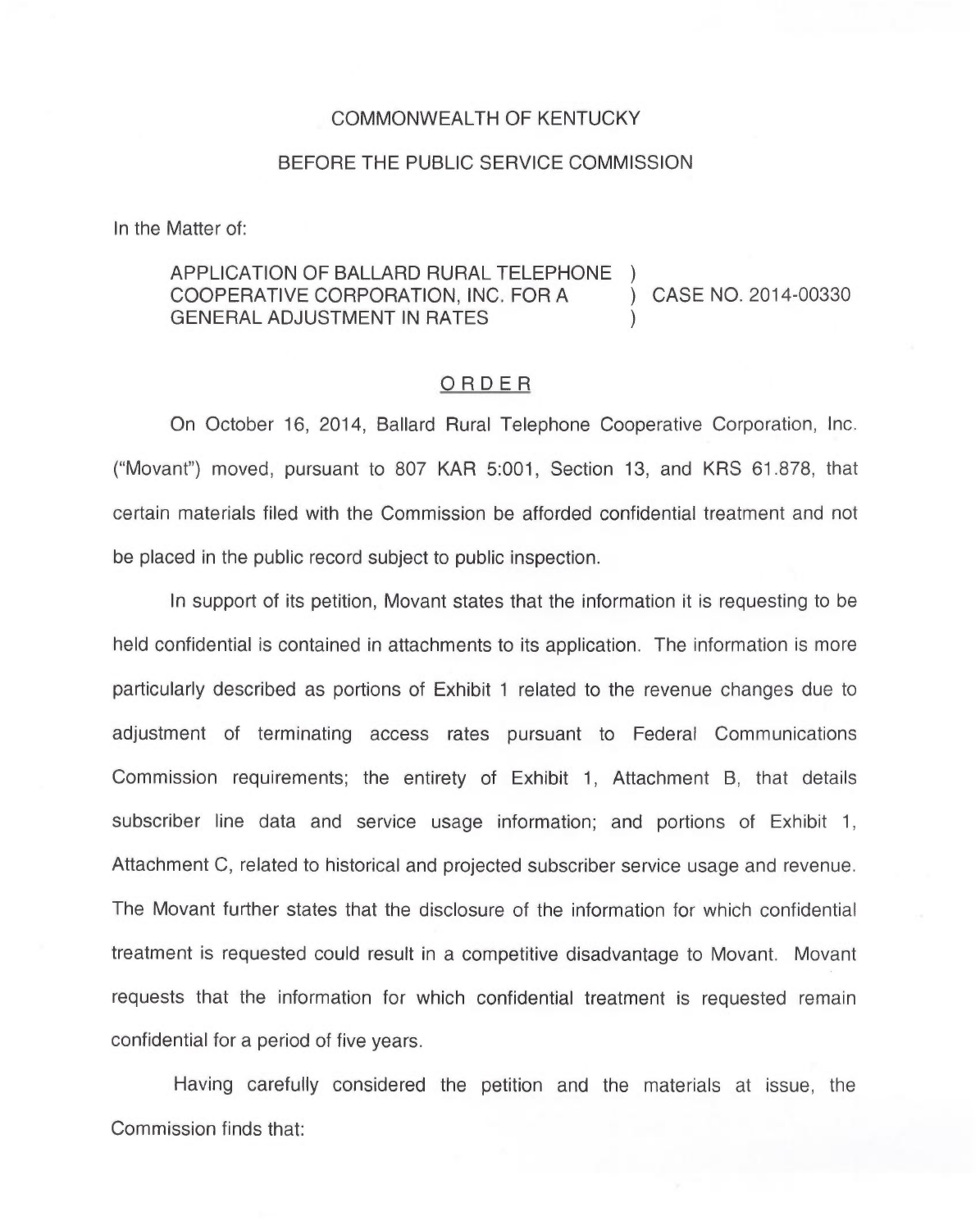1. The materials for which Movant seeks confidential treatment are records that are generally recognized as confidential or proprietary, and which, if openly disclosed, would permit an unfair commercial advantage to competitors, and therefore meet the criteria for confidential treatment and are exempted from public disclosure pursuant to KRS 61.878(1)(c)(1) and 807 KAR 5:001, Section 13.

2. The materials for which Movant seeks confidential treatment should not be placed in the public record or made available for public inspection for a period of five years from the date of this Order.

IT IS THEREFORE ORDERED that:

 $1.$ Movant's motion for confidential protection is hereby granted under the exemption of KRS 61.878(1)(c)(1).

2. The materials for which Movant seeks confidential treatment shall not be placed in the public record or made available for public inspection for a period of five years from the date of this Order, or until further Orders of this Commission. At the end of this period, the materials shall be placed in the public record. The Movant may request that the materials continue to be treated as confidential, but must demonstrate that the materials still fall within the exclusions established in KRS 61.878.

3. If Movant objects to the time limits that the Commission has placed on the confidential treatment for the materials in question, it must seek either rehearing pursuant to KRS 278.400 or judicial review of this Order pursuant to KRS 278.410. Failure to exercise either of these statutory rights will be deemed as agreement with the Commission's determination of the period for which the material is afforded confidential treatment and will require Movant to demonstrate a change in circumstances in any

-2- Case No. 2014-00330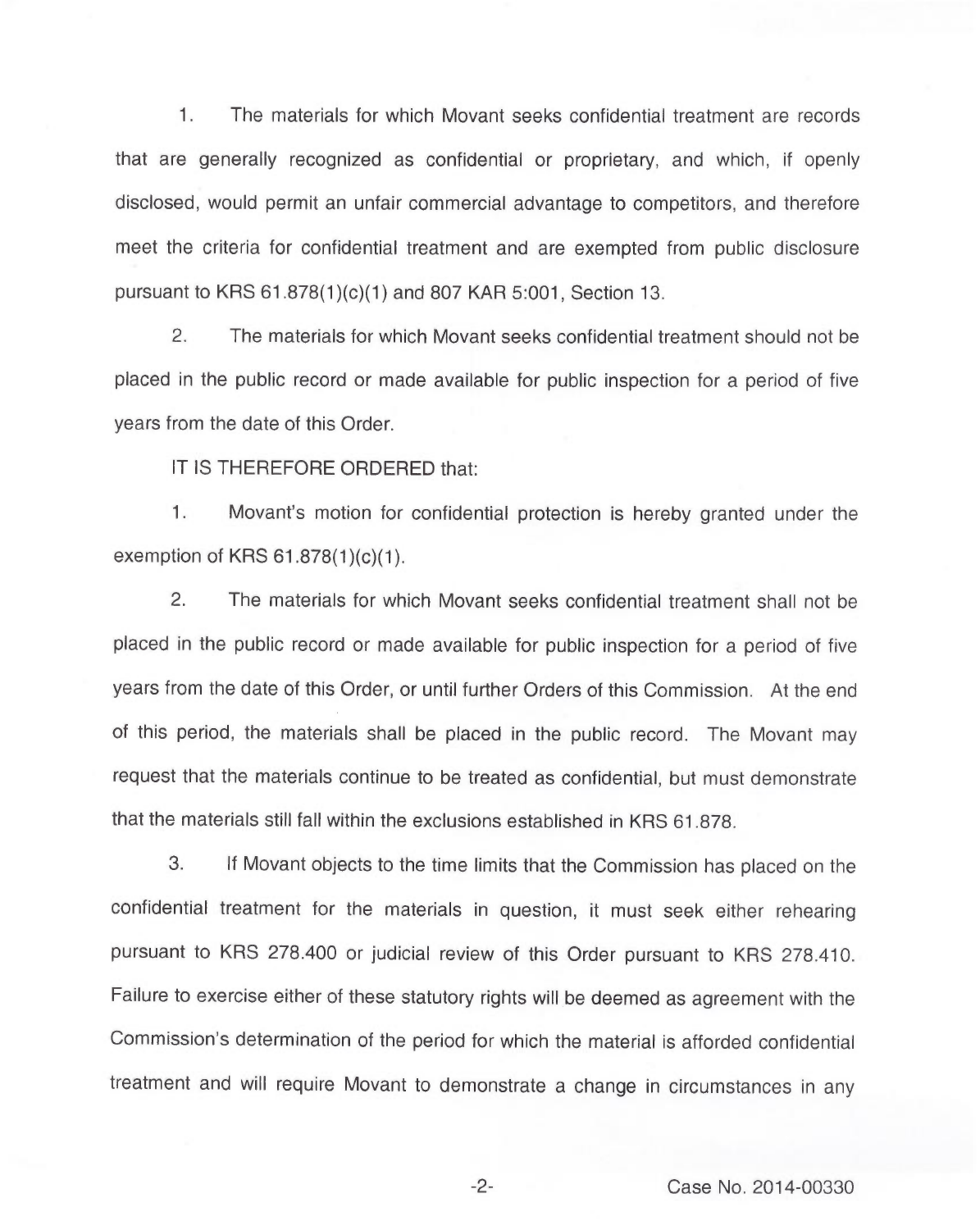subsequent motion for continued confidential treatment of the materials in question after the end of the period set forth in ordering paragraph 2.

4. Use of the materials in question in any proceeding shall be in compliance with 807 KAR 5:001, Section 13(9).

5. Movant shall inform the Commission if the materials in question become publicly available or no longer qualify for confidential treatment.

6. If a non-party to this proceeding requests to inspect materials granted confidential treatment by this Order and the period during which the materials have been granted confidential treatment has not run, the Movant shall have 20 days from receipt of written notice of the request to demonstrate that the materials still fall within the exclusions from disclosure requirements established in KRS 61.878. If Movant is unable to make such demonstration, the requested materials shall be made available for inspection.

By the Commission



ATTEST:

Executive Director